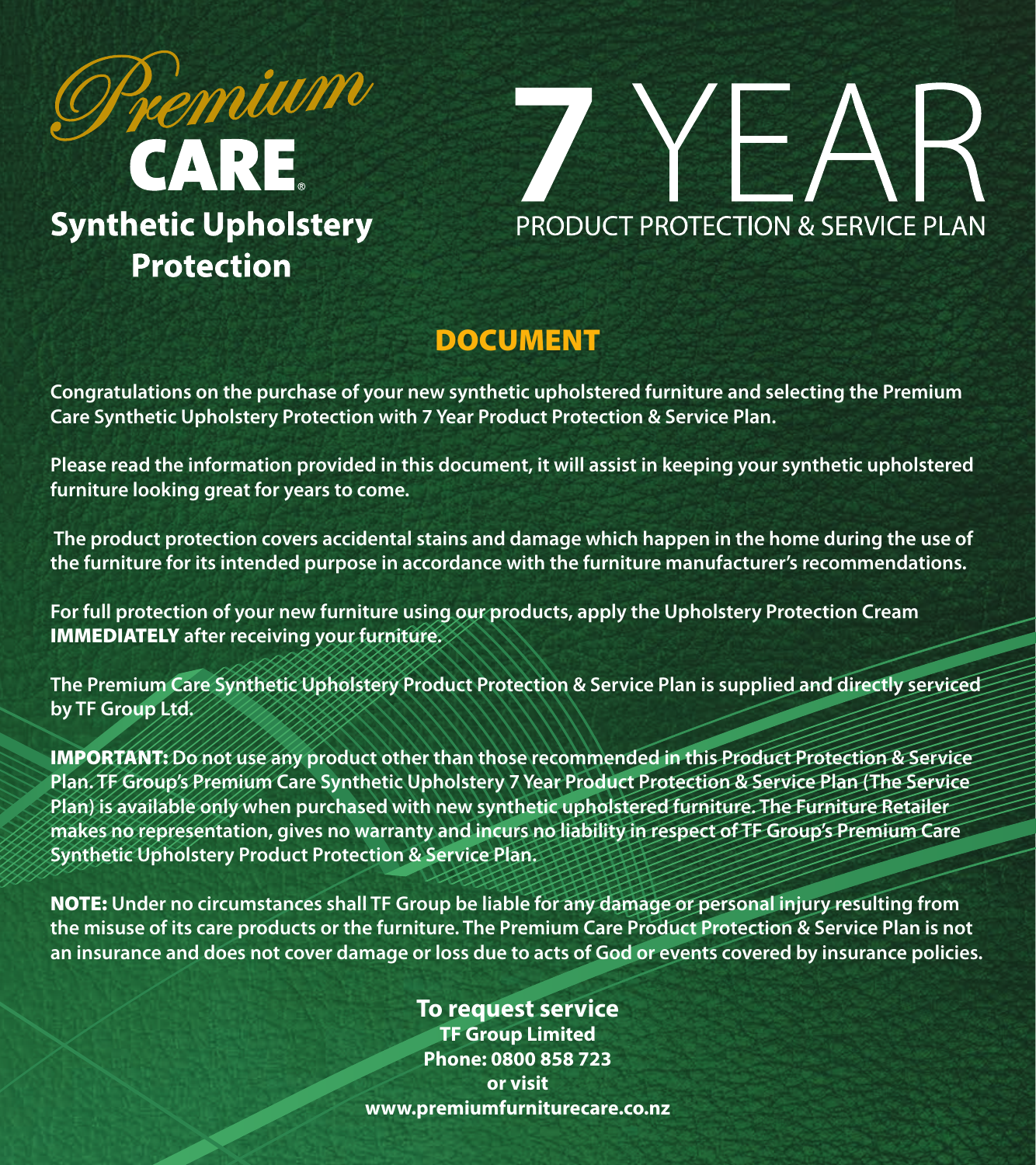## Stain removal guidelines:

**Please read in conjunction with the synthetic upholstery care instructions on the label of your furniture. In all cases: Blot, don't rub. Act immediately to remove spills and soiling. Use the cloth provided or another white cloth.**

**If any stain remains after following the guidelines below proceed with the Upholstery Cleaner. Following the instructions on the label and website.**

**If you can't remove the stain it is very important that you contact us within 5 days on 0800 858 723 or visit www.premiumfurniturecare.co.nz**

### **Liquid Spills:**

- **1. Use a dry cloth or towel to blot up all liquid; the cloth will absorb the liquid leaving the area dry and clean.**
- **2. If the spill is not yet completely removed or has already dried-up dampen the cloth with water and clean the area, then blot/wipe with a dry cloth till all moisture is removed.**

### **Food Spills and Chocolate:**

- **1. Using a spoon, remove as much food as possible.**
- **2. Use a dry cloth or tissue to finish cleaning and drying the affected spot.**
- **3. If any residue remains, use a damp cloth to clean the area.**

#### **Blood and Milk:**

**Follow the liquid spill procedure.**

#### **Coffee and Tea:**

**Hot liquids may be absorbed by the synthetic upholstery faster. Follow the liquid spill procedure.**

#### **Vomit and Urine:**

- **1. Use a dry cloth to blot up and remove all liquid.**
- **2. If any residue remains, follow the liquid spill procedure.**

#### **Ink, Oil, Grease and Shoe Polish:**

**Apply a small amount of Upholstery Cleaner to a clean cloth and wipe over the spot. Work slowly and gently. If unsuccessful contact us.**

#### **Nail Polish:**

**We strongly recommend keeping liquid nail polish away from your suite however, if spilled immediately use nail polish remover on a cloth to remove as much as possible. Test for colour fastness of the synthetic upholstery first. Call us immediately.**

#### **Unknown Spills:**

**If you wish to remove a spill using a method not described above or if something spilled is not listed in this Service Plan, you must call us before acting.**

### **Additional Care Products Note:**

**If you find that during the term of The Service Plan you require more products, please call us and we will provide further products at no charge to you. Proof of purchase will be required.**

**For more tips and help on removing stains as well as "How To" videos please visit our website: www.premiumfurniturecare.co.nz**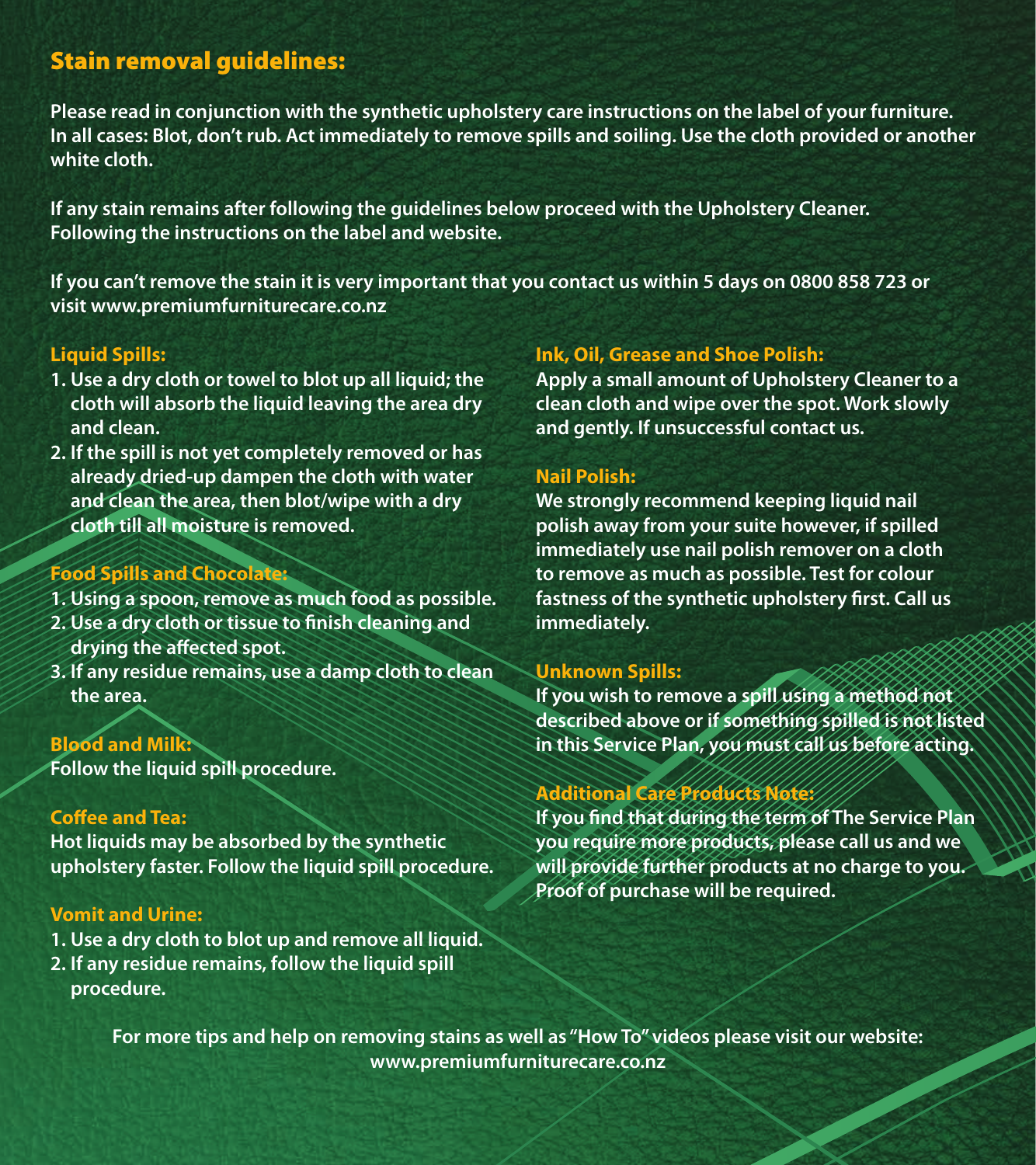## About Premium Care's Product Protection & Service Plan with exclusive benefits:

- **1. If you can not remove a stain using the stain removal guidelines it is very important to contact TF Group within 5 days for further cleaning advice, if that proves unsuccessful the TF Group will arrange for a professional technician to remove or repair the stain or damage at no cost to you.**
- **2. If a stain or damage that is covered under the conditions of the Product Protection & Service Plan can not be removed or repaired by an authorised technician, TF Group will re-upholster the affected area with the same upholstery or a upholstery of your choice up to the same value.**
- **3. If this situation occurs the Product Protection & Service Plan remains valid until it's expiry** (Exclusive)**.**
- **4. If the same upholstery or a suitable alternative is not obtainable TF Group will replace the applicable furniture that was purchased with the Product Protection & Service Plan up to the value of the original purchase price** (Exclusive)**. If this happens the replaced furniture will then become the property of TF Group.**
- **5. If you are not reasonably satisfied with the available choices regarding part or full replacement you can elect for a full refund of the purchase price of your Product Protection & Service Plan. In case of a full replacement or full refund the Product Protection & Service Plan will not continue for the remaining period.**
- **6. The** exclusive **pet damage benefit is limited to one incident and one panel only during The Service Plan period.**
- **7. Additional** bonus **protection and cleaning products during the term of The Service Plan. If you require more products please call TF Group who will provide you with further products at no cost to you.**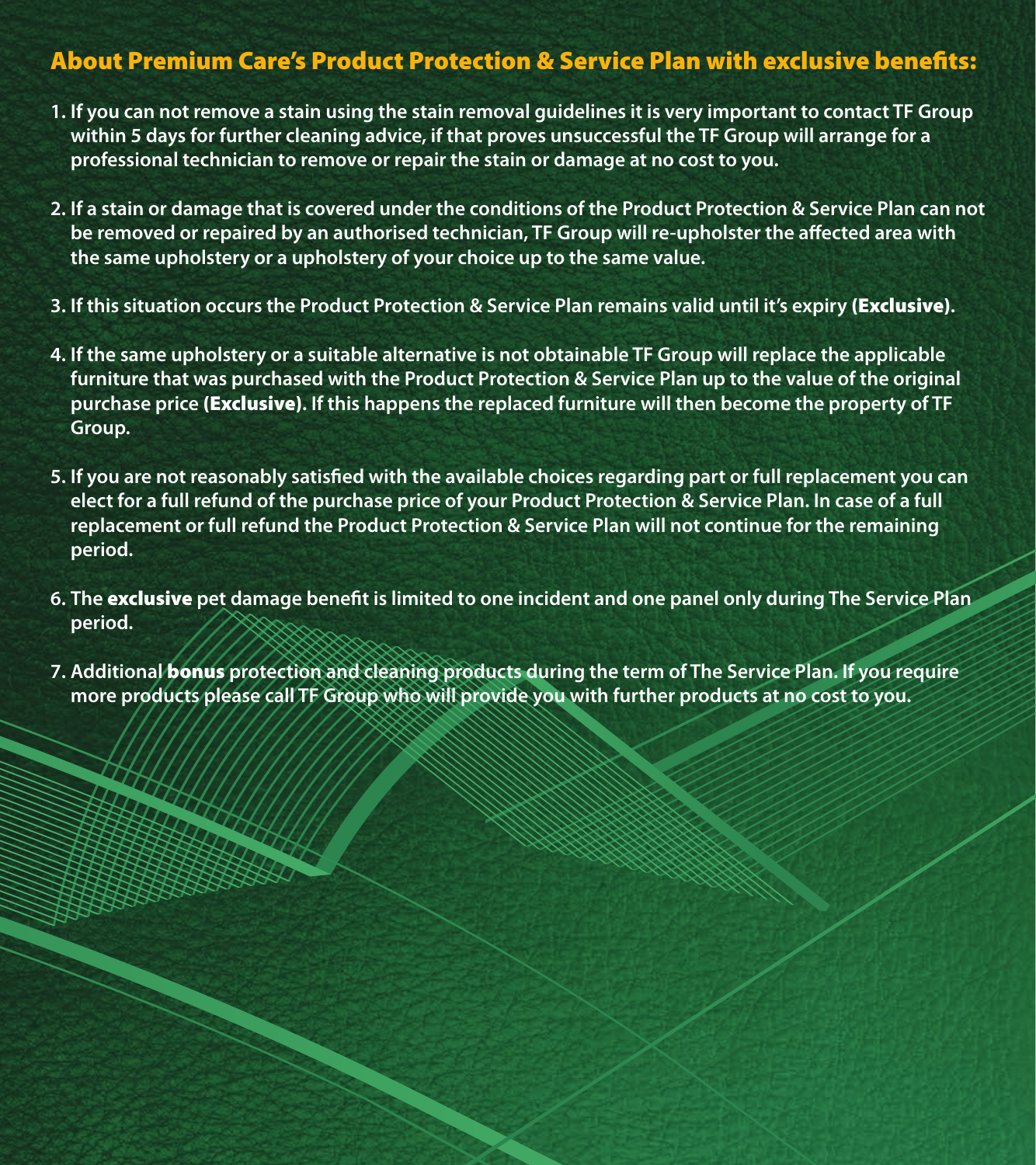## Using the Product Protection Plan:

- **1. Apply the Upholstery Protection Cream immediately after receiving your furniture. Do not use any products other than those recommended with this Protection Plan.**
- **2. When an accidental stain or damage occurs during the use of the furniture for it's intended purpose, check whether the problem is** INCLUDED **or** EXCLUDED **from this Plan.**
- **3. Clean the synthetic upholstery as quickly as possible after a spill occurs in accordance with the cleaning guidelines. It is very important that you attempt to remove any spill as soon as possible. If a stain or damage is left too long it may be too difficult to fully remove.**
- **4. A travel charge will apply if you live more then 50km from your selling retailer or the nearest repair agent.**
- **5. Keep the furniture away from direct sunlight to reduce fading of the upholstery.**

## Applying the products:

**Apply the Upholstery Protection Cream immediately after receiving your furniture. The products are water based and safe when used as directed. Please follow the application guidelines on the product labels and visit the Premium Care website for further information and application videos.**

**www.premiumfurniturecare.co.nz**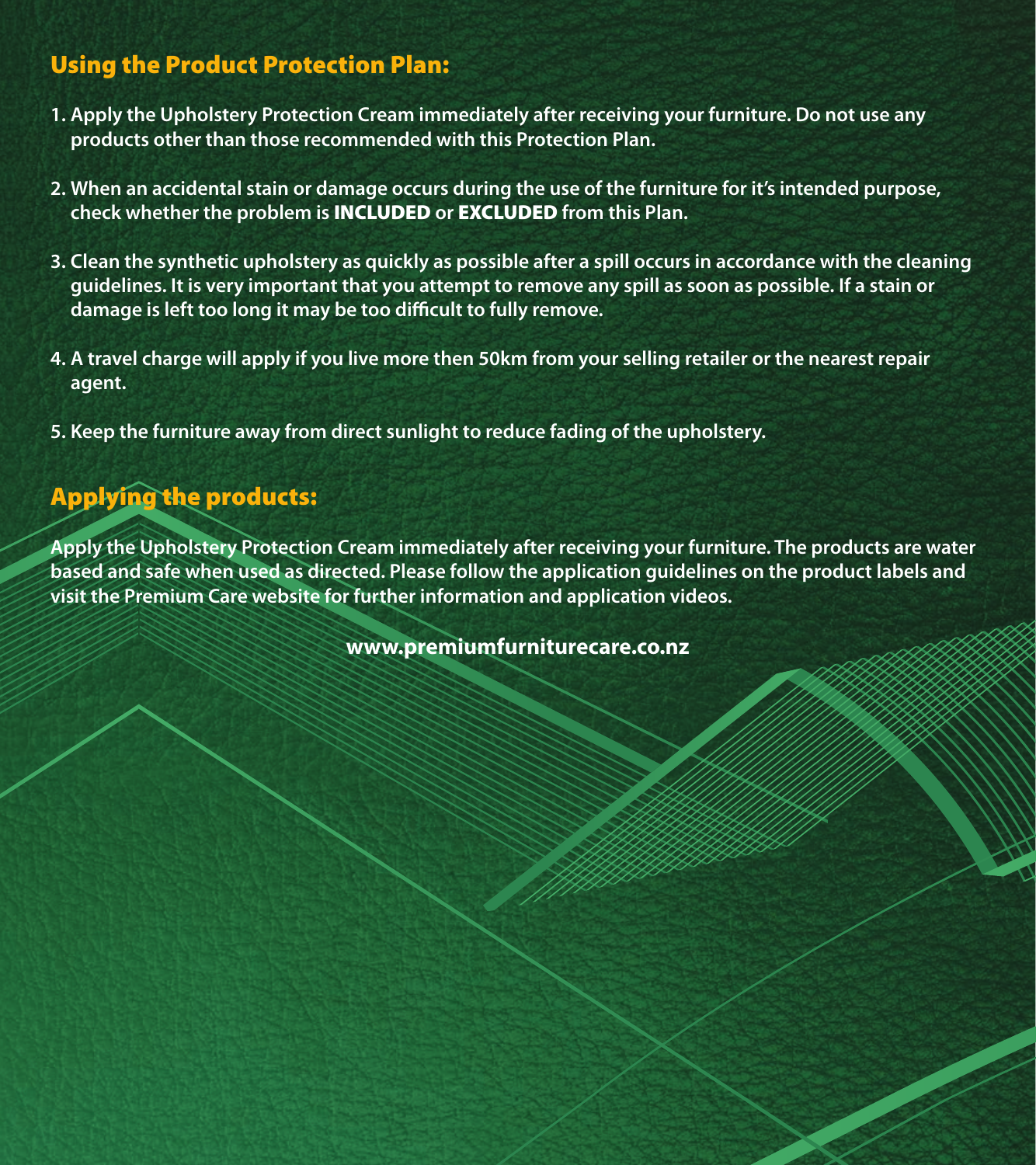# Your 7 Year Product Protection & Service Plan works like this:

| <b>Inclusions</b><br>One off incidents as follows:                                                                                                                                                                       | <b>Exclusions</b><br>Normal wear, tear, fading or<br>malicious damage, including:                                                                                                                                                 |
|--------------------------------------------------------------------------------------------------------------------------------------------------------------------------------------------------------------------------|-----------------------------------------------------------------------------------------------------------------------------------------------------------------------------------------------------------------------------------|
| • Accidental damage such as punctures or cuts.                                                                                                                                                                           | • Accumulated stains from perspiration, hair<br>and body oils or multiple stains and damage<br>accumulated over a period of time.                                                                                                 |
| · Small cigarette burns caused by momentary<br>contact with the upholstery.                                                                                                                                              | • Deep or long cigarette burns (indicating that the<br>burn was caused over a longer period of time).<br>• Odors and smells of any type.                                                                                          |
| · Surface damage caused by your pet (one panel<br>per incident and one incident per Protection<br>Plan).                                                                                                                 | • Unidentifiable stains and damage from neglect<br>or abuse, dye transfer, damage from industrial<br>chemicals.                                                                                                                   |
| • Accidental stains, from foods, beverages, ketchup<br>and other sauces, ink, cosmetics, glue, bleach,<br>wax, human bodily fluids, pet bodily fluids, paint,<br>tar, bathroom soaps, shampoos and caustic<br>solutions. | • Paint drips caused by failing to cover the<br>furniture while painting above it or nearby.<br>Furniture manufacturing defects including<br>upholstery defects<br>• Stains or damage not notified within 5 days of<br>occurring. |
| The Service Plan covers the upholstery on the<br>furniture only when it is in your home and<br>being used for it's intended purpose as per the<br>manufacturer's user quidelines.                                        | • Furniture where the Premium Care Synthetic<br>Protection Cream has not been applied as per TF<br>Group's instructions or the use of unauthorised<br>service agents.<br>. Use of furniture in a commercial or rental setting.    |
| • Re-upholstery with the same upholstery if a stain<br>or damage can not be removed or repaired as per<br>the Product Protection & Service Plan.                                                                         | • Possible colour or pattern variation when<br>re-upholstering with the same upholstery due<br>to normal wear, tear and fading of the original<br>upholstery.                                                                     |